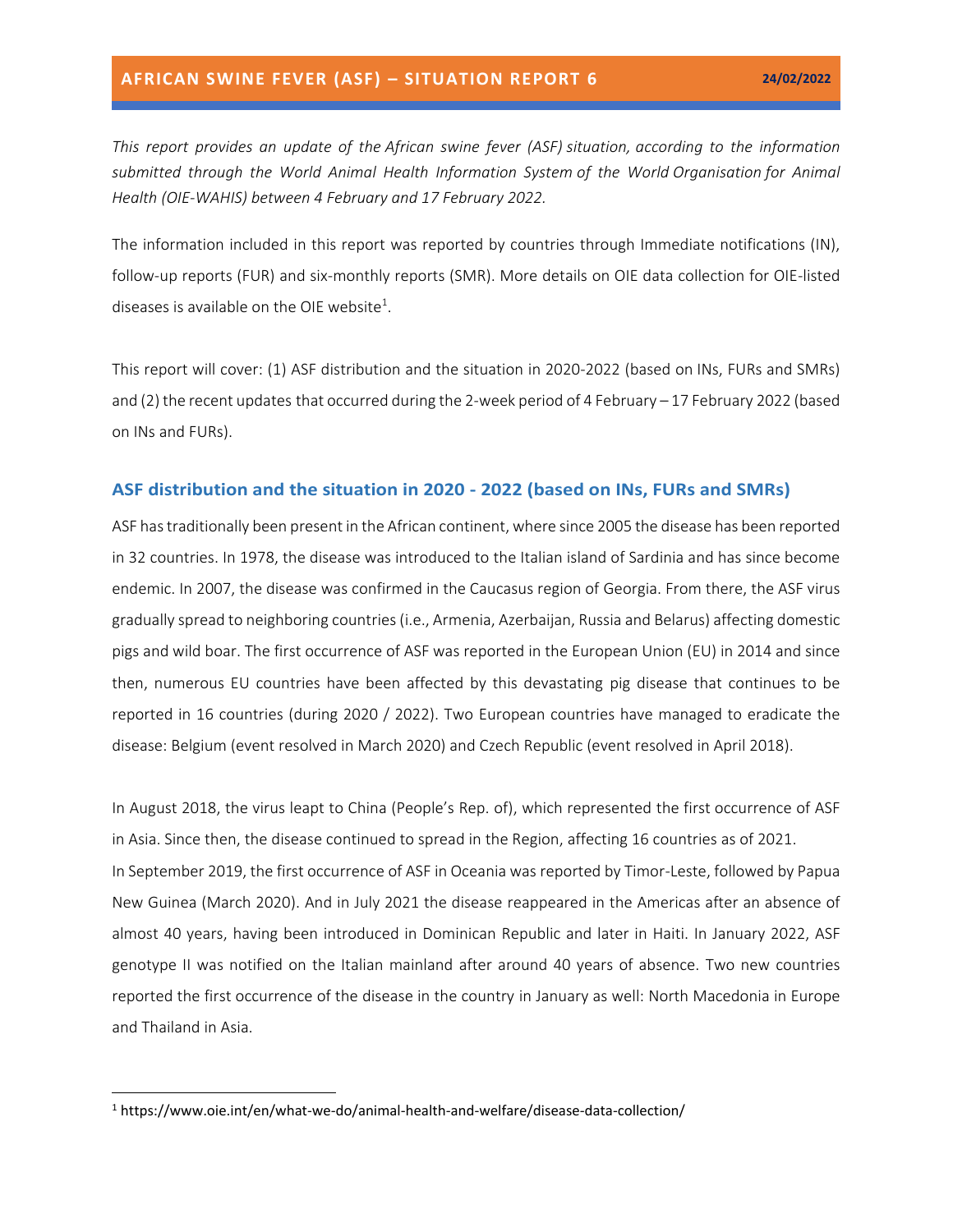

ASF distribution in 2020-2022 (as of 18 February 2022) is shown in Figure 1.

*Figure 1. Map of the world displaying the presence of ASF by Administrative divisions (2020 – 18/02/2022)* 

## Summary of the ASF situation by world region (2020-2022)

In total, since January 2020 ASF has been reported as present in five different world regions in 35 countries, affecting more than 1,000,000 pigs and more than 30,000 wild boars(data reported through INs and FURs), with more than 1,700,000 animal losses. Further details, split by world region are included in Table 1.

Table 1: Summary of the number of outbreaks, cases and animal losses caused by ASF in the different world regions since January 2020 (data reported through INs and FURs – these figures cover only epizootic situation while additional information reported through SMR for enzootic situation are not included here because of submission delays).

|                 | <b>Outbreaks</b> |           | <b>Cases</b>  |           | Losses*       |
|-----------------|------------------|-----------|---------------|-----------|---------------|
|                 | Domestic pigs    | Wild boar | Domestic pigs | Wild boar | Domestic pigs |
| Africa          | 155              |           | 13,003        |           | 20,350        |
| <b>Americas</b> | 225              |           | 8,642         |           | 15,130        |
| Asia            | 1,077            | 1,519     | 89,682        | 1,707     | 399,425       |
| <b>Europe</b>   | 3,414            | 17,084    | 963,484       | 29,091    | 1,337,161     |
| Oceania         | 4                |           | 500           |           | 397           |
| <b>Total</b>    | 4,875            | 18,603    | 1,075,311     | 30,798    | 1,772,463     |

\*Losses (deaths + animals killed and disposed of): this figure refers to losses in the establishments affected by the outbreaks and it does not include the animals culled in areas around the outbreak for controlling the disease.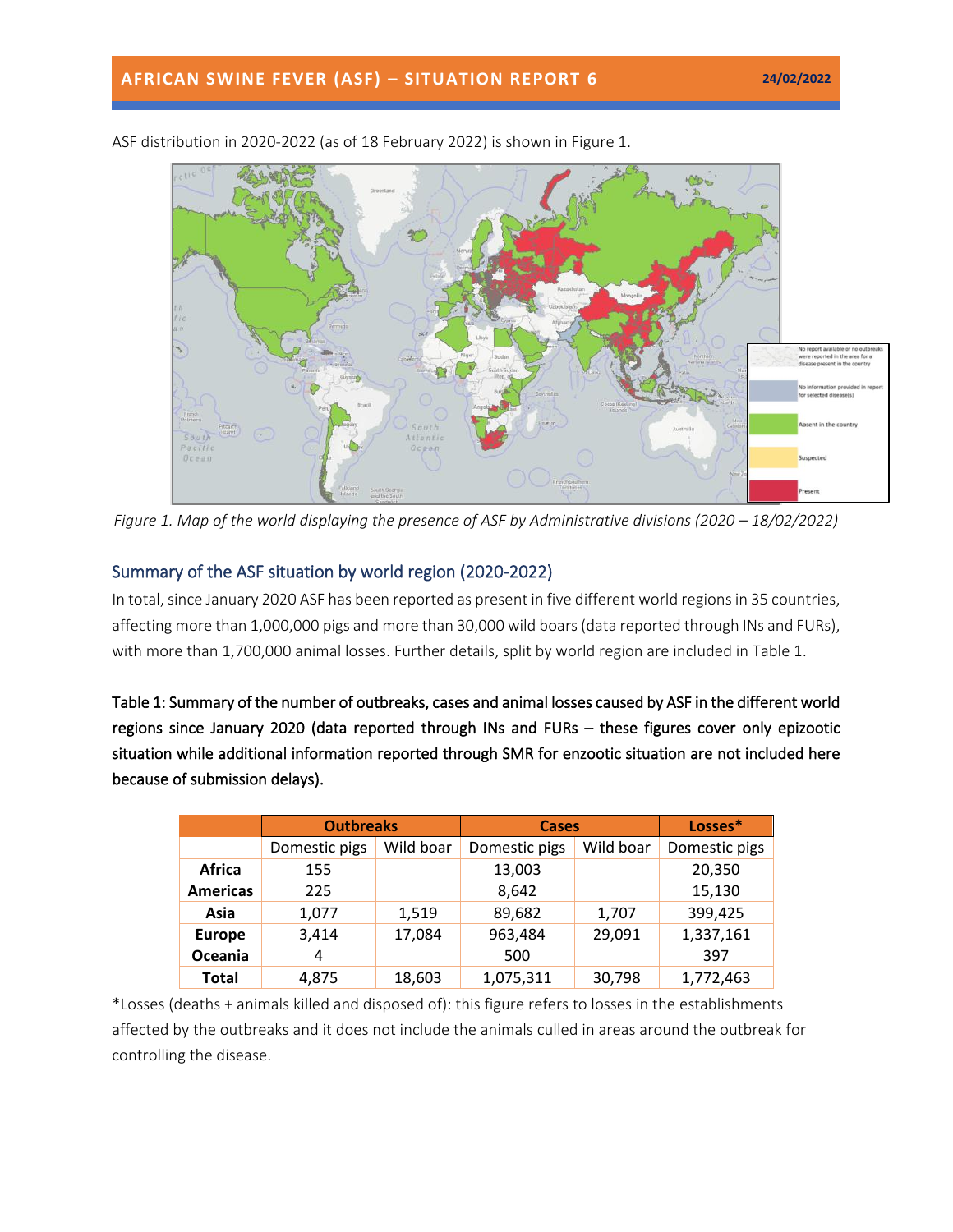## Summary of the global situation and recommendations

Since January 2020, 8 countries have reported ASF as a first occurrence in the country, while 12 countries reported its spread to new zones. This highlights a continuous spread of the disease into new countries, and new zones in countries already affected.

As observed in Europe and in some regions of Asia, the transmission of ASF seems to depend largely on the wild boar population density and their interaction with low-biosecurity pig production systems. The good knowledge and management of the wild boar population and a good coordination among the Veterinary Services, wildlife and forestry authorities are required to successfully prevent and control ASF.

OIE Members are recommended to implement strict [biosecurity measures](https://trello.com/c/jbPlhbq6/55-infographic-en-es-fr-ru-ch) and to strengthen their early disease detection system, in particular where there is evidence of circulation of low virulent strains of African swine fever virus, or transmission in wild suids, and to promptly notify any cases of ASF to the OIE.

## **Recent updates (04/02/2022 – 17/02/2022)**

To describe the current disease situation of ASF, this section covers: (a) a list of new events which started during the 2-week period (reported through INs); (b) information on events that started before the 2-week period but were still ongoing during the period (reported through FURs); (c) new events which started before the 2-week period but were reported through INs during the 2-week period and (d) the geographic distribution of new outbreaks that started during the 2-week period. This information is based on INs and FURs received by the OIE.

### New events by world region (reported through INs)

Africa, Asia, Americas, Oceania No new events reported Europe Recurrence in Ukraine started on 8 February

## On-going events for which there were new outbreaks, by world region (reported through FURs):

Americas, Oceania No ongoing events updated Africa One country updated its ongoing events: South Africa Asia Two countries updated their ongoing events: Malaysia and Thailand Europe Nine countries updated their ongoing events: Germany, Hungary, Italy, Latvia, Moldova, Poland, Romania, Russia, and Ukraine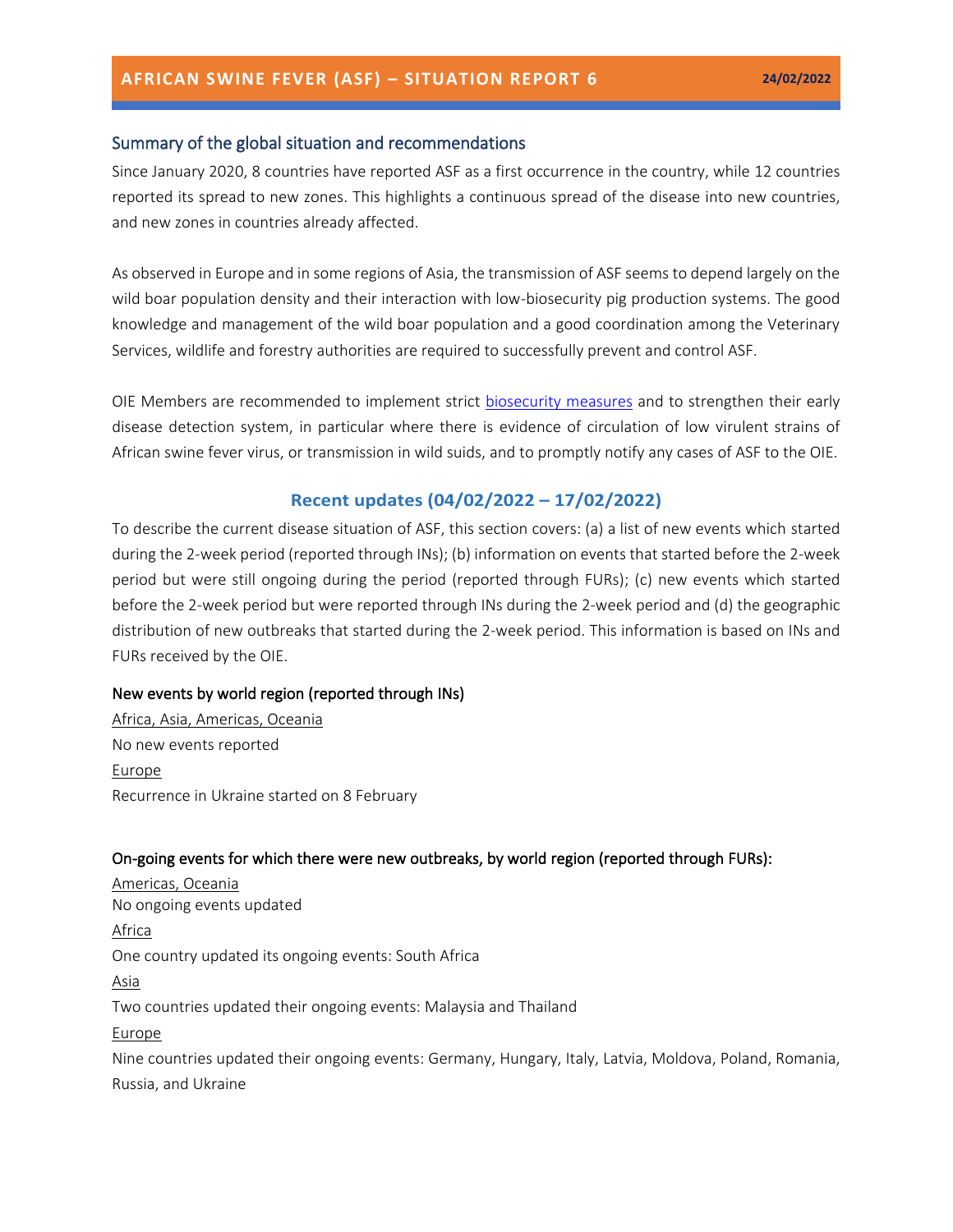# **AFRICAN SWINE FEVER (ASF) – SITUATION REPORT 6 24/02/2022**



*Figure 2: Map of ASF outbreaks which started during 04 February – 17 February 2022 in domestic animals and wildlife. Zoomed views of areas where updates occurred in the last period are provided as well.*